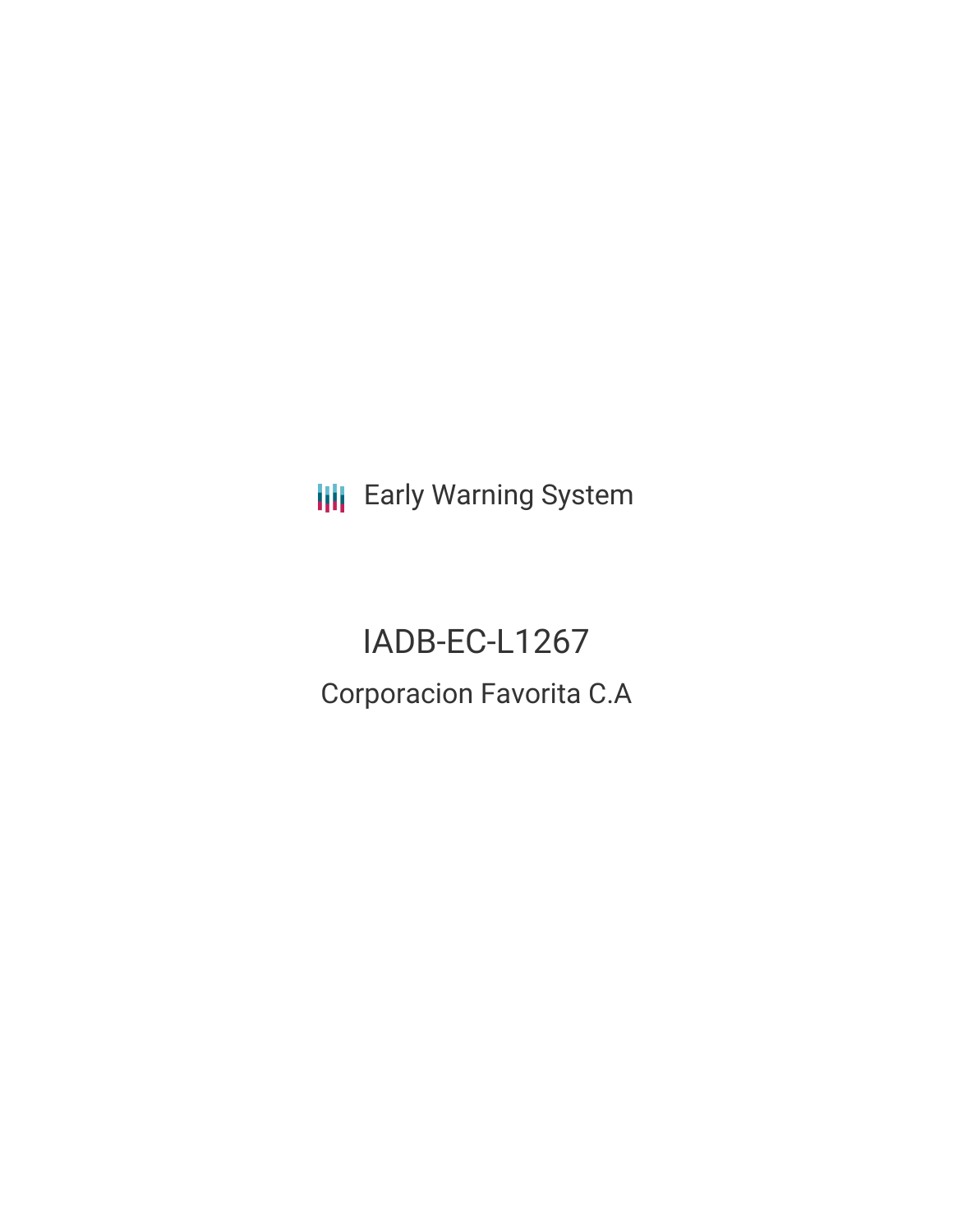| <b>Countries</b>               | Ecuador                                |
|--------------------------------|----------------------------------------|
| <b>Financial Institutions</b>  | Inter-American Development Bank (IADB) |
| <b>Status</b>                  | Approved                               |
| <b>Bank Risk Rating</b>        | U                                      |
| <b>Voting Date</b>             | 2020-01-21                             |
| <b>Borrower</b>                | Corporacion Favorita C.A               |
| <b>Sectors</b>                 | Energy, Industry and Trade             |
| <b>Investment Type(s)</b>      | Loan                                   |
| <b>Investment Amount (USD)</b> | $$6.00$ million                        |
| <b>Project Cost (USD)</b>      | $$6.00$ million                        |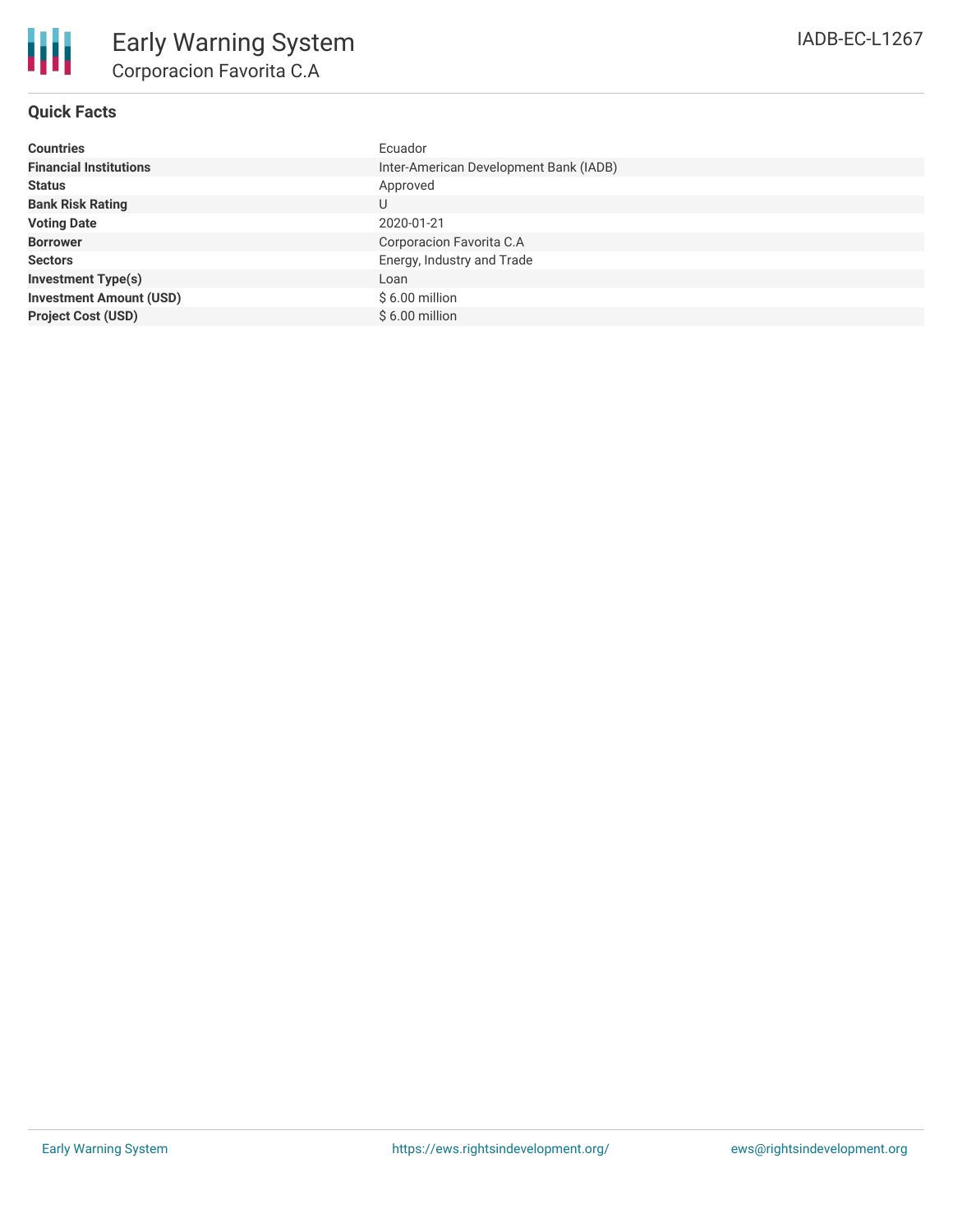

## **Project Description**

IDB Invest will provide an up to US\$285.5 million loan to finance their 2018-2022 investment plan, which includes investments in capex, and a series of projects related to technology and innovation, new premises, equipment, logistics, environmental management, and shared value programs. As part of this investment La Favorita is contemplating an up to US\$5.5 million loan from the C2F to install self-supply solar PV rooftops for one distribution center, and three stores.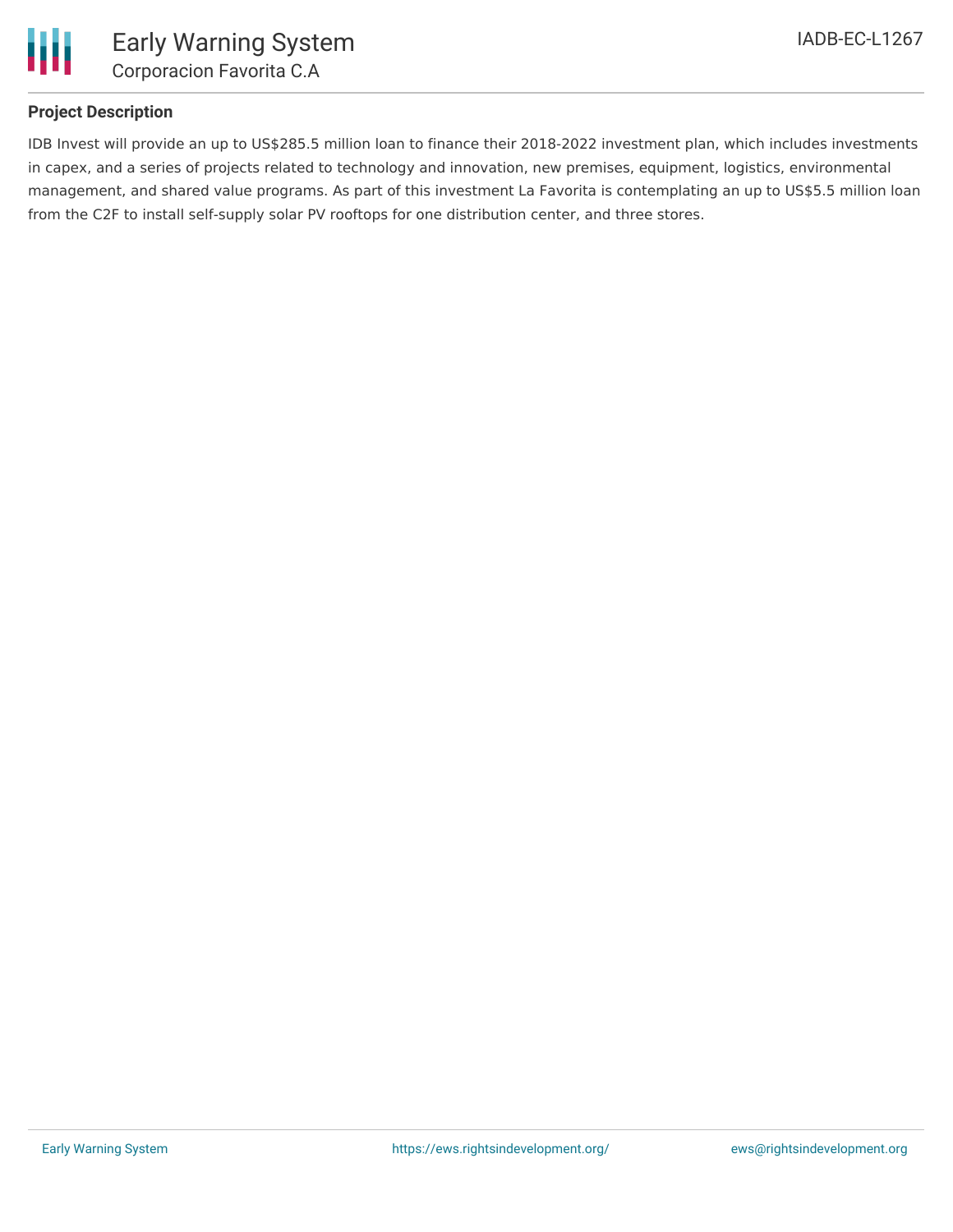## **Investment Description**

• Inter-American Development Bank (IADB)

Canadian Climate Fund Phase II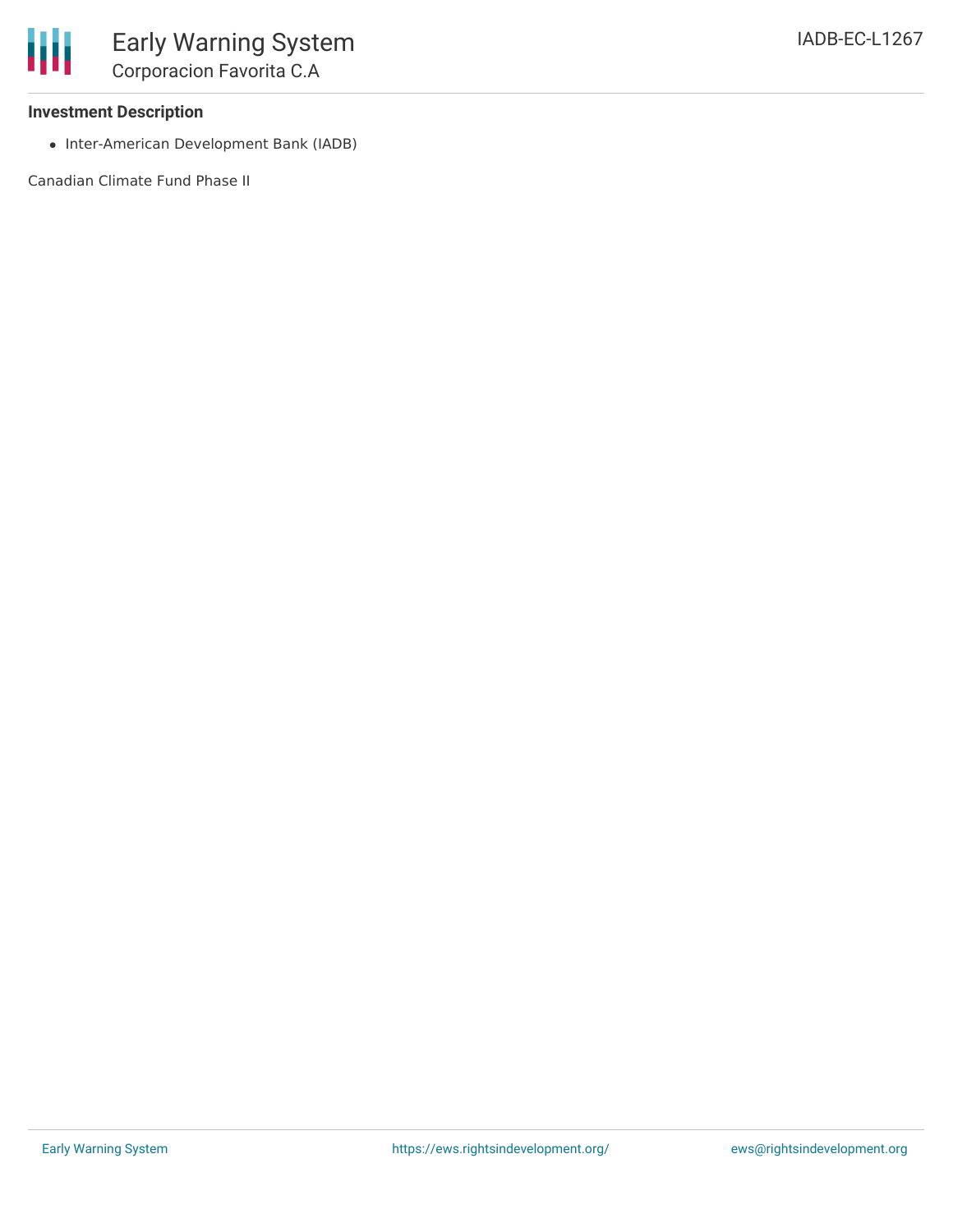

| <b>Private Actor 1</b> | <b>Private Actor</b><br><b>Role</b> | <b>Private Actor</b><br>1 Sector | <b>Relation</b>          | <b>Private Actor 2</b>     | <b>Private Actor</b><br>2 Role | <b>Private Actor</b><br>2 Sector |
|------------------------|-------------------------------------|----------------------------------|--------------------------|----------------------------|--------------------------------|----------------------------------|
| -                      |                                     | $\sim$                           | $\overline{\phantom{0}}$ | Corporación Favorita, C.A. | Client                         | $\overline{\phantom{a}}$         |